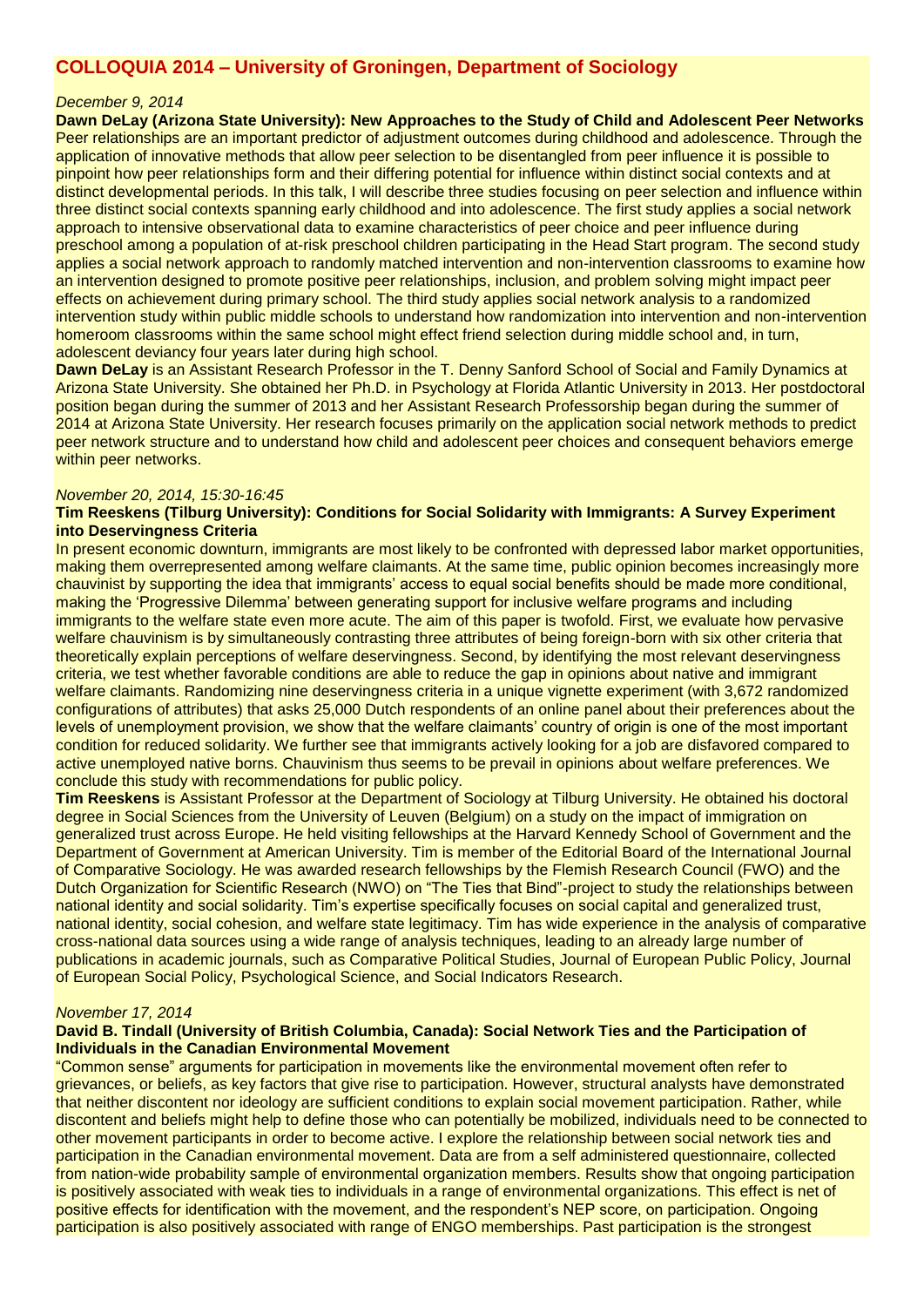statistical predictor of network embeddedness (for range of weak ties, range of strong ties, and range of memberships). Thus I argue that both "social selection" and "social influence" effects are in play. People develop ties through their participation, and are more likely to participate in new activities because of their ties. I will discuss the mechanisms underlying these patterns, and discuss practical implications of these insights.

**David B. Tindall** is an Associate Professor in the Department of Sociology at the University of British Columbia where he studies, and teaches about, contention over environmental issues. His areas of expertise include social networks, environmental sociology, and social movements. A major focus of his research has been environmental movements in British Columbia, and Canada, and in this context, the interrelationships between social networks, movement identification, and participation. His research has focused on various aspects of environmentalism including, values, attitudes, and opinions, activism and conservation behavior, media coverage of environmental issues, gender issues, and social networks and environmentalism. Dr. Tindall's research has been published in top sociology journals like *Social Networks*, and in specialty journals in social movements (such as *Social Movement Studies*), and in the environment and natural resources area (in outlets such as *Organization and Environment*, and *Society and Natural Resources*). He recently co-edited a book entitled, *Aboriginal Peoples and Forest Lands in Canada*, published by University of British Columbia Press (Tindall, Trosper and Perreault 2013). Dr. Tindall is currently working on several research projects on news media coverage of climate change discourse, and a social network analysis of climate change policy actors.

# *October 23, 2014, 15:30-16:45*

### **Matteo Giletta (Tilburg University): Adolescent Peer Influence: Understanding Peer Socialization Effects across Different Contexts and Behaviors**

Peers become primary socialization agents during adolescence. Not surprisingly, peer socialization effects (i.e., the tendency of adolescents to become more similar to their peers due to influence processes) have been shown indiscriminately across different relational contexts (e.g., intimate friendship dyads and large peer groups) as well as in relation to different behaviors (e.g., externalizing and internalizing behaviors). These findings contributed to the conceptualization of adolescent peer influence as a unitary and "straightforward" phenomenon, for which exposure to a behavior X may lead to engaging in the same behavior X, irrespectively of the nature of the behavior and the context of interaction. In this talk, I will present findings from a set of studies that somewhat challenge this assumption. These studies use multiple methodological and analytic approaches, such as stochastic actor-based modeling and dyadic analyses, to examine and compare different forms of peer influence across diverse relational contexts and behaviors. Results from these studies highlight that: (a) peer influence is domain specific, that is, peer socialization of different behaviors occurs within different relational contexts and (b) peer influence effects also may assume indirect forms, such that peers' engagement in a behavior X influences adolescents' engagement in a different but related behavior Y. These findings will be discussed in light of socialization theories.

**Matteo Giletta** is Assistant Professor at the Department of Developmental Psychology at Tilburg University. After obtaining a joint PhD in social sciences and developmental psychology at the Radboud University Nijmegen (the Netherlands) and the University of Turin (Italy), he worked two years as a postdoctoral fellow at the University of North Carolina at Chapel Hill, in the lab of Prof. Mitch Prinstein. His work focuses on two related areas of research pertaining to adolescent peer relationships and biological stress responses, respectively. By integrating these lines of research he aims at contributing to a better understanding of adolescent developmental trajectories of psychological maladjustment, especially internalizing problems and self-injurious thoughts and behaviors.

### *September 30, 2014, 14:00-14:45*

### **Michael Maes (ETH Zurich): Random deviations and the micro-macro-problem.**

Economic and psychological research has lead to significant improvement of our theories of human behavior. However, a considerable part of individuals' behavior remains unexplained as it deviates in a random way from the predictions of our theories. In this talk, I argue that our explanations of collective phenomena need to take into account these micro-level deviations. In fact, even a micro-theory that perfectly captures all behavioral patterns of individuals may fail to explain collective phenomena when deviations are not taken into account. I present results from a large laboratory experiment that was designed to test the hypothesis that deviations on the micro-level can drastically affect collective dynamics. Our empirical results support the notion that in social networks very few deviations on the level of individuals can spark behavioral cascades that critically shape the structure of the collective level. Plus, it is possible to identify the conditions under which randomness has macro-effects. In conclusion, I discuss implications for the development of sociological theories, arguing that making deterministic assumptions is problematic. In addition, I discuss implications of our results for empirical research, pointing to fundamental shortcomings of sociological research that is based on random samples.

**Michael Maes** is a senior researcher at the Chair of Sociology, in particular of Modeling and Simulation at ETH Zurich, Switzerland. In 2010, he received his PhD in the behavioral and social sciences from the ICS at the University of Groningen, the Netherlands. He studied sociology and economics at the University of Leipzig, Germany. His general research interest concerns collective action and social integration in social networks. He develops formal models and applies computational modeling techniques to develop hypotheses about unexpected collective outcomes of individual behavior. He analyzes network data and conducts experiments online and in the laboratory to test these hypotheses. Currently, he is working on formal models of the evolution of social institutions, focussing in particular on signaling institutions. The model has been tested with a large-scale laboratory experiment. In addition, he focusses on explanations of collective outcomes coming from evolutionary game theory, studying and testing the effects of randomness on the level of individuals on the behavior of collectives. His third main project is concerned with the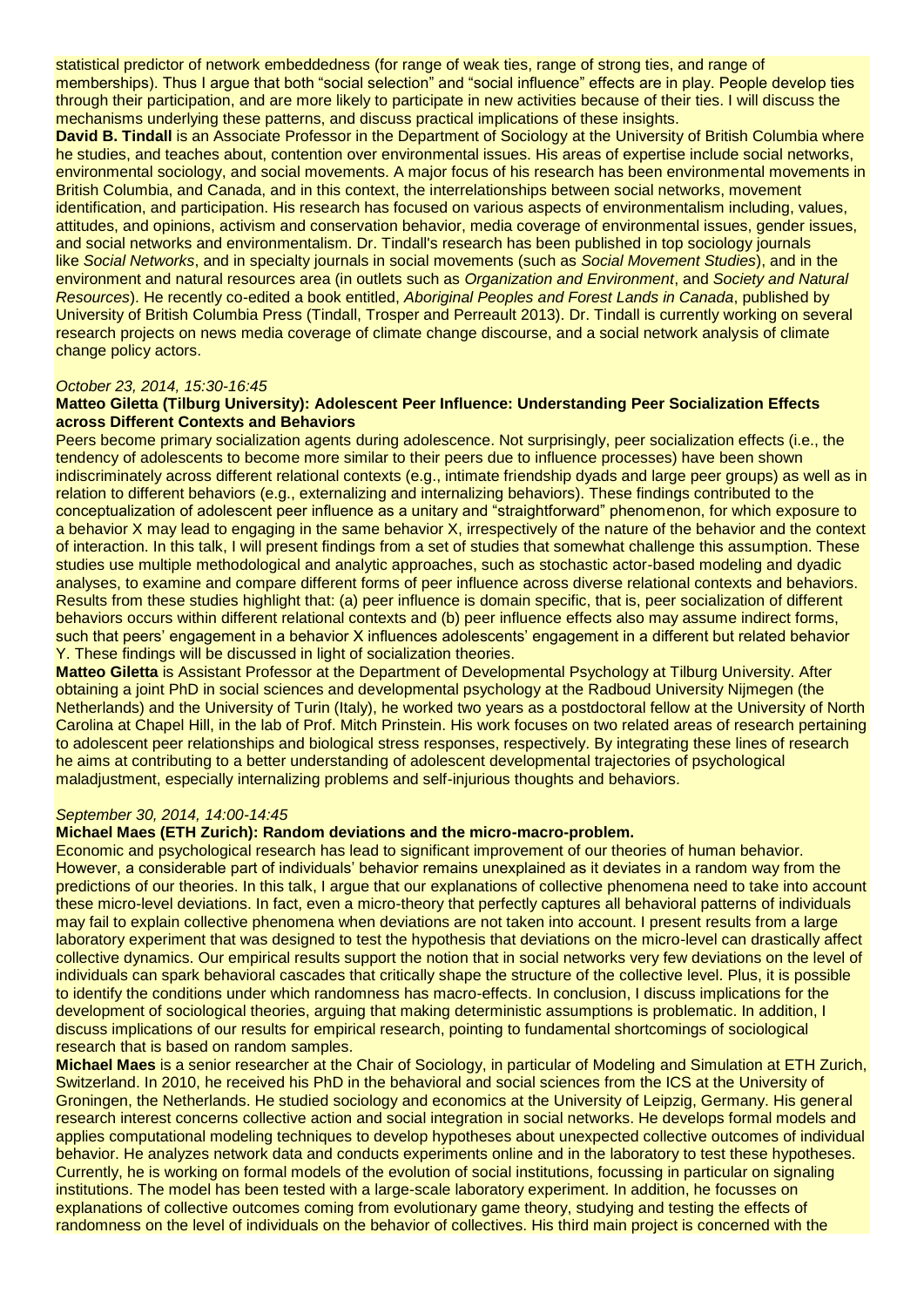effects of the personalization of online social networks and search engines on the polarization and fragmentation of political opinions.

# *September 18, 2014, 15:30-16:45*

# **Fenella Fleischmann (Utrecht University): Religiosity and Immigrant Integration in Multiple Domains: Evidence from Turkish and Moroccan minorities in European countries**

There is a growing interest in immigrant religion since the 1990s and particularly since the events of September 11, 2001 (Voas & Fleischmann, 2012). Early research focusing mainly on the foreign-born first generation of immigrants from Turkey and Morocco in several European countries found negative associations between immigrants' level of religiosity and their structural integration, e.g. their labour market participation and educational attainment (Diehl & Koenig, 2009; Van Tubergen, 2006; Phalet, Gijsberts, & Hagendoorn, 2008). As the second generation is coming of age, empirical data have become available to study how religiosity relates to integration among the local-born children of immigrants. Drawing on data from second-generation Turkish and Moroccan immigrants in European cities (TIES) and first- and second-generation Turks and Moroccans in the Netherlands (NELLS), I present analyses from five studies relating religious identity and religiosity to the structural integration, acculturation, political participation and gender role attitudes of Muslim minorities. Using a multidimensional approach to religion that captures religious identification, religious practices and attitudes towards the role of religion in politics and society, the results show that: religiosity is largely unrelated to educational attainment, intermarriage (Fleischmann & Phalet, 2012), orientation towards the Belgian host culture (Güngör, Fleischmann, & Phalet, 2011) and traditional gender role attitudes (though for the latter, there is a weakly positive relation among men) (Scheible & Fleischmann, 2013). Regarding political attitudes and participation, our results show that religious identification and service attendance in the mosque go together with greater support for religious political assertion and participation in mainstream and co-ethnic organisations (Fleischmann, Phalet & Swyngedouw, 2013), as well as greater intentions to participate in local and national elections among Turkish, but not Moroccan Muslims (Fleischmann, Martinovic & Böhm, 2014). Summarizing across these studies, the results show that while religion remains important for Muslim minorities in the West across generations, its meaning and consequences for integration have changed, with religion becoming more privatized and less closely tied to integration outcomes.

**Fenella Fleischmann** is Assistant Professor at the European Research Centre on Migration and Ethnic Relations (ERCOMER) at Utrecht University. Her research focuses on the integration of immigrants and their children. Her previous work has addressed immigrant religiosity, identity and discrimination, ethnic inequality in the labour market and in education, as well as the gender dimension of these questions. Together with colleagues from Radboud University Nijmegen, Utrecht University and the Netherlands Institute for Social Research (SCP), she is involved in a data collection among recent immigrants to the Netherlands (NIS-2NL), and in a research project on the dynamics of religiosity over the life-course, both funded by the Netherlands Organisation for Scientific Research.

# *June 12, 2014, 16:00-17:15*

# **Clemens Kroneberg (University of Cologne / MZES Mannheim): Social Networks and Academic Performance in Adolescence**

Sociological observers of modern societies have long noted the tendency of adolescents to develop relatively autonomous youth cultures that are often at odds with the official demands and values of the school system. Due to their institutionalized separation from their parents and legally enforced exclusions from key adult domains and rituals, youth come to build an "adolescent society" that tends to develop quite autonomously or even in opposition to the values and norms of the adult society. In particular, youth often develop a status order that does not reward academic performance or at times even negatively sanctions high effort and performance. Different lines of research have argued that specific groups are more prone to develop an oppositional culture in the school context than others, attributing this tendency to gender ("the problem with boys"), race ("acting white"), or socio-economic status ("acting high and mighty"). We attempt to identify more general mechanisms that allow us to specify the scope conditions of a gender-based and ethnicity-based oppositional youth culture. Analyzing large-scale longitudinal data on complete classroom networks, we investigate how the composition of school classes affects whether oppositional status orders will emerge and when they will align with gender or ethnicity.

**Clemens Kroneberg** is professor of sociology at the University of Cologne. His research interests include migration and integration, crime and deviance, and social boundary-making. He has contributed to developing the Model of Frame Selection, an integrative theory of action that covers framing and variable rationality, and applied it to altruism, crime, and political participation. He has also worked on testing theories of immigrant adaptation in the U.S. Currently, Clemens Kronberg is involved in the Children of Immigrants Longitudinal Survey in Four European Countries (CILS4EU) and directs the study Friendship and Violence in Adolescence, both located at the Mannheim Centre for European Social Research (MZES).

# *May 22, 2014, 16:00-17:15 (M.0055)*

# **Hilton L Root (George Mason University): The Myth of Global Convergence: Why Objectively Inferior Choices Persist**

Popular globalization narratives predicted the diffusion of liberal values and link economic development with a nation's receptivity to liberal democracy. This view of modernization, often backed by the analytical power of microeconomics, suggests that setbacks on the way toward liberal convergence are temporary.This paper surveys the change processes observed in political and economic systems that account for the historical sources of variation in development paths among nations from another perspective. It applies the lens of complex adaptive systems to the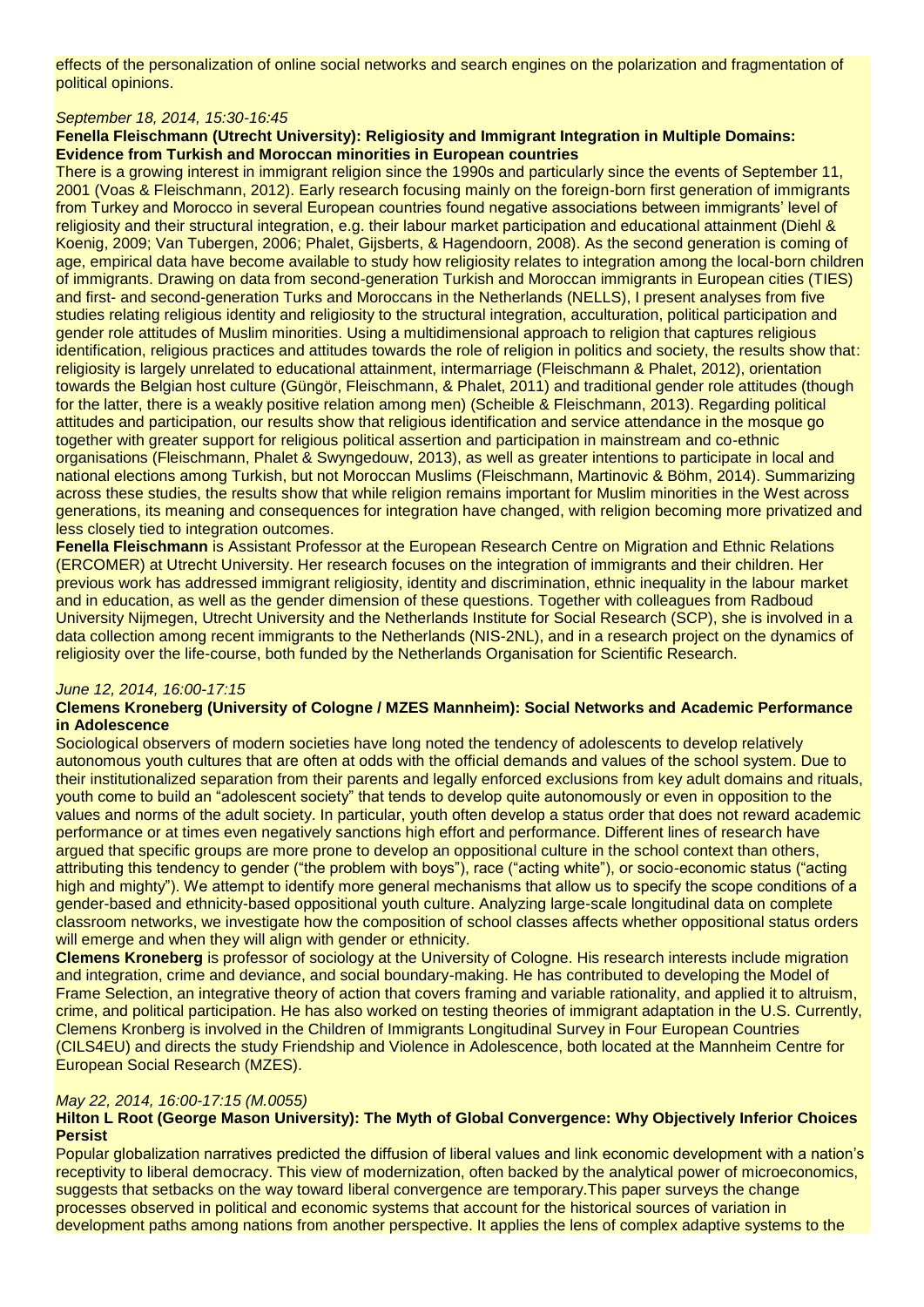interactions among political, economic, and technological developments that cause the system of international relations to undergo a change. From this lens we observe globalization to be an evolutionary process of differentiation, selection, and amplification in which different initial conditions can produce behaviors and institutions that operate far from the optimum, and that can persist for long periods of time.

**Hilton Root** is a professor of Public Policy at George Mason University and Visiting Senior Research Professor at King's College London. He is the author of Dynamics among Nations: The Evolution of Legitimacy and Development in Modern States, MIT Press, 2013, http://www.dynamicsamongnations.com; as well as Alliance Curse: How the US Lost the Third World and Capital and Collusion: The Political Logic of Global Economic Development.

# *May 22, 2014, 11:15-12:30*

# **Bram Lancee (Utrecht University): Immigrant Performance in the Labour Market: Bonding and Bridging Social Capital**

To what extent can different forms of social capital help immigrants to make headway on the labour market? Two forms of social capital are identified. Bonding social capital refers to a dense network with 'thick' trust and is measured as the strength of family ties, co-ethnic ties and trust in the family. Bridging social capital implies a crosscutting network and is measured as inter-ethnic ties. Making use of quantitative research methods and both longitudinal and cross-sectional data, it is examined to what extent immigrants' bonding and bridging social capital in the Netherlands and Germany explain a higher likelihood of employment, higher income, higher occupational status and shorter unemployment duration. Results show that 1) bridging networks positively affect all expected economic outcomes; 2) bonding networks do not affect economic outcomes; 3) returns to social capital are much higher for men than for women; 4) findings are similar for Germany and the Netherlands.

**Bram Lancee** is Assistant Professor of Sociology at Utrecht University. He obtained his PhD at the European University Institute in Florence. He held (visiting) positions at Social Science Research Center Berlin (WZB), Nuffield College at Oxford University, and the University of Amsterdam. His academic interests include ethnic inequality on the labour market, social capital and social participation, and attitudes towards immigration.

### *April 24, 2014, 15:30-16:45*

# **Susanne Neckermann (Eramus University Rotterdam): Incentives and Creativity: Tournaments and Reciprocity Across Simple and Creative Tasks**

Many jobs in knowledge-based economies involve non-routine tasks that require creativity. This raises the question of how to incentivize creative performance. There is a large literature that documents positive effects of rewards on simple tasks. However, a different strand of the literature suggests that rewards may be detrimental for tasks that are intrinsically motivating like creative tasks. This paper reports the results from a real-effort lab experiment with 750 subjects that studies the impact of two different types of financial incentives (noncontingent gift or tournament prize) on creative as well as purely effort-based performance. This allows us to study the effectiveness of financial rewards on creative performance and to investigate whether the effectiveness depends on the performance contingency of the reward and on the nature of the task. Our results show that routine as well as creative task performance significantly increase under the tournament scheme and, hence, that performance-contingent rewards trigger creativity effectively. In contrast, a noncontingent gift triggers reciprocity of subjects only in the simple task while creative performance is not affected. This suggests that the effectiveness of gifts depends on the nature of the task. We discuss implications for economic theory as well as for workplace management.

**Susanne** is assistant professor at the Department of Economics at the Erasmus University Rotterdam. She received her PhD in economics from the University of Zurich, Switzerland and was a postdoctoral fellow at the ZEW and the University of Mannheim, Germany. Her research focuses on the effects of nonfinancial incentives in the workplace such as awards, praise and meaning of work, as well as on instruments to foster student achievement. Her work has appeared in the American Economic Journal: Microeconomics and the Journal of Socio-Economics.

#### *March 20, 2014, 11:15-12:30*

# **Anna Nieboer (Eramus University Rotterdam): Patient-Centered Care: An Example of How the Quality of Chronic Care Predicts Productive Interaction between Patients and Health Care Professionals**

The prevalence of chronic diseases that are major causes of death and disability, such as cardiovascular disease (CVD), chronic obstructive pulmonary disease (COPD), and diabetes, is increasing worldwide. Chronically ill patients are currently underdiagnosed and undertreated, and their care rarely incorporates the implementation of primary and secondary preventive measures. Thus, the processes and outcomes of chronic care delivery must be changed, and research findings have strongly suggested that such a transformation requires multicomponent interventions, such as disease management programs based on the chronic care model. We surveyed professionals and patients in 22 disease management programs targeting patients with cardiovascular diseases, chronic obstructive pulmonary disease, heart failure, stroke, comorbidity, psychotic diseases, depression and eating disorders. Patients (n= 4,576 at baseline) and professionals (n= 274 at baseline) were surveyed in 2011 (T1), 2012 (T2) and 2013 (T2). Overall, care quality according to the chronic care model and patients' experiences with chronic illness care delivery significantly improved over time. Furthermore, quality of chronic care delivery at baseline and changes in care delivery quality predicted patients' experiences with chronic care delivery in the long run. Patients' success in coping with chronic illness requires a proactive role and the ability to make productive decisions together with care providers. They share responsibility for chronic illness management, and must also share control over interactions and decisions. We found that (changes in) the quality of chronic care delivery predicted the existence of productive patient-professional